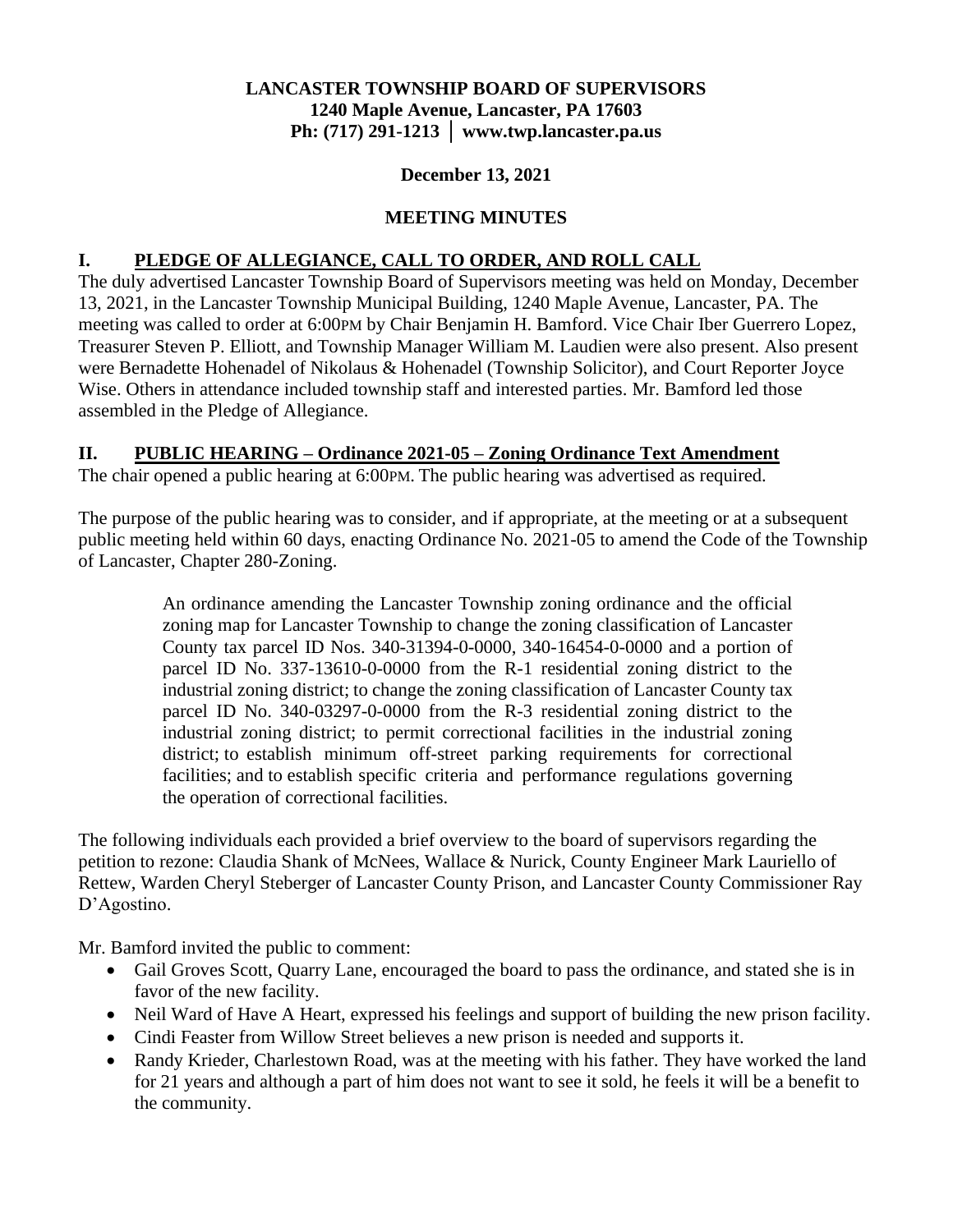- Kirsten Krimmel, Highland Avenue in Lancaster City, indicated city residents near the property did not receive notice regarding the zoning change. She also has concerns regarding the increased traffic that will be coming in and out of the area, and all the material that has been dumped in the upper lot.
- Jodie Golicher, Greenwood Avenue in Lancaster City, asked how/when/who changed the property to residential because she remembers it being zoned open so nothing would be built back there. She also has concerns about all the animals and indicated that everyone uses the cemetery—kids riding bikes, people walking dogs, and runners. Who is going to handle the other problems such as deer poaching, prostitution, and drug dealing?
- Dennis Kaiser, Greenwood Avenue in Lancaster City, is in favor of the prison, but also has concerns with the traffic. Hopefully whomever does the job will take into consideration the neighbors, that a fence will be put up, and there will be proper lighting.

Mr. Bamford indicated that after the property is purchased, it is going to be owned by the County and the County will be responsible for the cleanup of those items in the lot. As far as when the property was rezoned, that would have been well before any one of us were here. Mr. Laudien stated the County is required to go through the land development process, and that needs to be approved by the supervisors. And some of the issues that you are talking about (hunting illegally, prostitution, etc.) tend to go away when we have people and facilities and additional use of the property. As we see construction and use of the property, that will hopefully drive those activities out.

Mr. Laudien posed a few questions to the Warden. Ms. Steberger responded that the new prison, with better climate control, would allow current education and other programs to reach more of the inmates. It would also provide additional space to move and separate inmates during any outbreak such as with the COVID pandemic and a recent chicken pox outbreak.

Mr. Guerrero Lopez made the following statement:

*Tonight, the Lancaster Township Board of Supervisors is poised to take a vote on a Zoning Ordinance Text Amendment that, if approved, will allow for the construction of a new correctional facility.*

*After 170 years and countless calls from communities across Lancaster County for a modern correctional facility more suited to the times, Lancaster Township stands ready to answer that call tonight.*

*Tonight's vote to approve the zoning text amendment is the start - not the end. It is incumbent upon residents, community organizations, and elected leaders to come together to shape and influence policies whose goal should emphasize equity, growth, recovery, and reentry.*

*As I stated in my September remarks, the building of this new facility provides once-in-MANYlifetimes opportunities for a fundamental change to how our community addresses these issues particularly on mental health and rehabilitative services.*

*I'd like to personally pass on my sincere thanks to the folks who reached out to the board of supervisors, expressing their support for the zoning text amendment. I urge you to continue this push, particularly with your county elected officials.*

*Commissioner D'Agustino - On the philosophical aspects of this zoning text amendment our respective views may be oil and TNT and C4 and a detonator and a butane torch - we may not see eye to eye - but that doesn't mean we shouldn't come to the table.*

*With that being said, tonight, I will be voting in favor of the zoning text amendment. Thank You.*

Public comment was closed at 6:51PM, and the board acted on Ordinance 2021-05, after which the regular meeting resumed.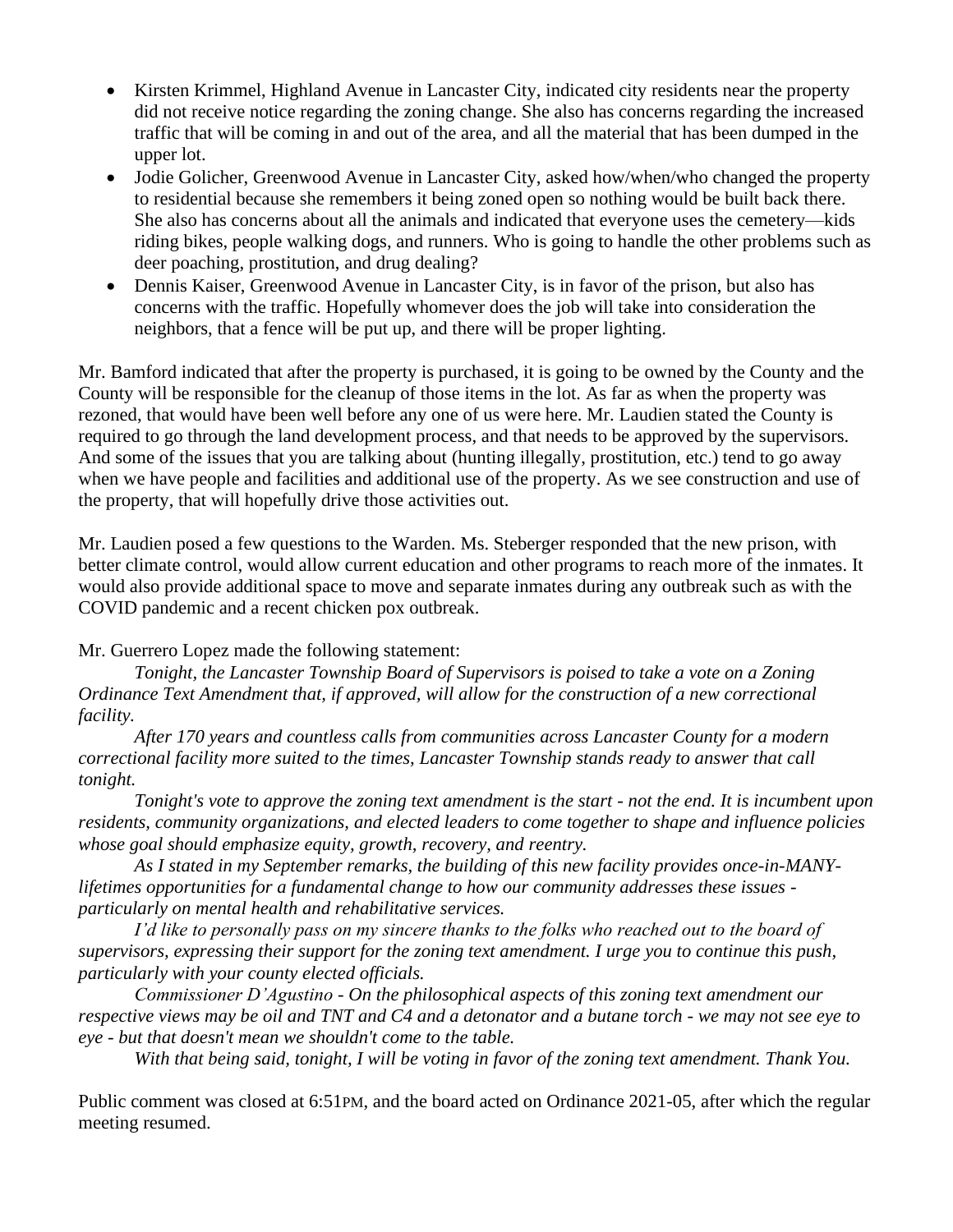#### **A. Ordinance 2021-05 – Zoning Ordinance Text Amendment**

Mr. Guerrero Lopez moved, Mr. Bamford seconded, and Ordinance 2021-05 to amend the Code of the Township of Lancaster, Chapter 280-Zoning, was adopted.

Mr. Elliott recused himself from participating in the motion on Ordinance 2021-05.

# **III. PUBLIC COMMENT ON AGENDA ITEMS**

Gaspare Polizzi, Marietta Avenue: Addressed the board about the construction going on at 321 President Avenue. His concerns are damage to his property, the possibility of traffic accidents as vehicles need to back out onto the main road, and the speed at which the construction vehicles travel on his driveway. At Mr. Polizzi's request, his letter to the supervisors is attached as part of the record of the minutes.

The board moved to act on the following Planning & Zoning agenda items:

#### **A. LTPC 310 – 321 North President Avenue – Alteration of Historic Resource**

Continued from the Monday, November 8, 2021, board of supervisors meeting by request of the applicant.

With the township manager's review, Mr. Elliott moved, Mr. Guerrero Lopez seconded, and the board unanimously approved a request from Donald Main, Marotta/Main Architects, on behalf of Heather and Scott Bowser, to alter an historic resource at 321 President Avenue (LTPC 310) with renovations and additions. This application was reviewed by the Lancaster Township Historical Commission at their meeting on October 4, 2021.

# **B. LTPC 310 – 321 North President Avenue – SWM Site Plan**

Mr. Guerrero Lopez moved, Mr. Elliott seconded, and the board unanimously acknowledged receipt of a time extension until February 14, 2022, from Steven Gergely, Harbor Engineering, Inc., on behalf of Scott and Heather Bowser for the approval of the Stormwater Management Site Plan for 321 North President Avenue, LTPC 310. This extension was submitted in a letter dated November 18, 2021.

#### **IV. SECRETARY'S REPORT**

The minutes of the November 8, 2021, board meeting were approved by general consent.

# **V. TREASURER'S REPORT**

Mr. Elliott presented the treasurer's report as of December 13, 2021: General Fund........................................................................................... \$7,933,707.44 Highway Aid Fund....................................................................................... 910,010.50 Capital Reserve Fund .................................................................................. 1,998,47.48 TOTAL.................................................................................................. \$10,842,195.42

Mr. Bamford stated the treasurer's report would be filed for audit.

# **VI. PAYMENT OF BILLS**

On a motion by Mr. Elliott, seconded by Mr. Guerrero Lopez, the board unanimously approved the payment of bills (November 8, 2021 thru December 13, 2021):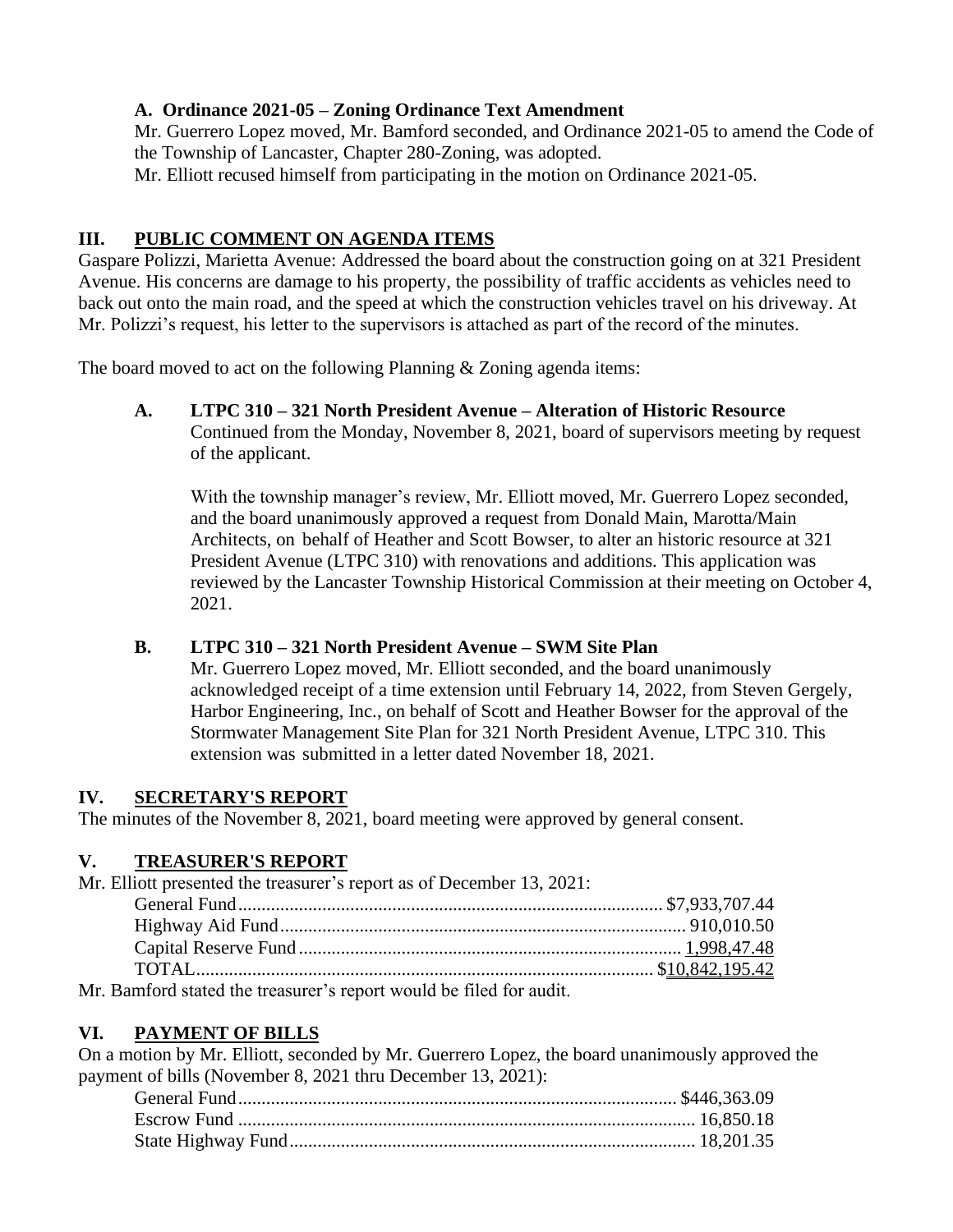# **VII. REPORTS**

- **A.** Lafayette Fire Company (east side): November 2021: 10 calls in Lancaster Township
- **B.** Lancaster Township Fire Department (west side): November 2021: 37 calls in Lancaster Township; 15 calls for Mutual Aid; 499 Year-to-date
- **C.** Police Report: November 2021: 49 Criminal Reports; 346 Calls for Service; 31 Arrests; 33 Crash Investigations; 97 Traffic Citations; 24 Traffic Warnings; No Overdose Incidents
- **D.** Recycling Report: October 2021: 16.10 %
- **E.** Sewer Reports: Available on the township website.
- $\triangleright$  Printed copies of all reports are available at the township office for a nominal fee and can be viewed/printed from the website.

#### **WORKSHOP REPORTS**

The following departments presented updates to the board:

- Planning & Zoning
- Township Engineer
- Public Works
- Township Manager The board of supervisors authorized the township manager to send a check to Manheim Township for the payment of overtime for the MTPD for 2021 and the last quarter of 2020.

# **VIII. ANNOUNCEMENTS**

- **A.** December 13, 14, 15, 17, 19, & 20: These are the final dates in your area that leaves may be put out for curbside collection on parking-restricted signed streets**.** Complete area details can be found on the township website. Parking restrictions on signed streets remain in force through January 22, 2022, to allow for final sweeping of the streets (weather permitting).
- **B.** Starting December 15, 2021, and ending March 30, 2022, the woody waste facility will provide limited winter hours. Planned days and hours are every Wednesday, 11:00AM to 4:00PM, and three Saturdays in 2022 (January 29, February 26, and March 26), 9:00AM to 1:00PM. This is a trial program, weather dependent, and for township residents only. No commercial contractors.
- **C.** Thursday, December 23 & Friday, December 24: Township Office will be closed.
- **D.** Friday, December 31: Township Office will be closed. **NOTE:** No change to the trash/recycle collection for the Christmas and New Year's Day holidays since they fall on a weekend.
- **E.** December 26, 2021, thru January 14, 2022: Drop off of real Christmas trees at the entrance to the woody waste facility will be available for township residents only. Dawn to Dusk, in the designated area only located at the entrance of facility. All decorations must be removed,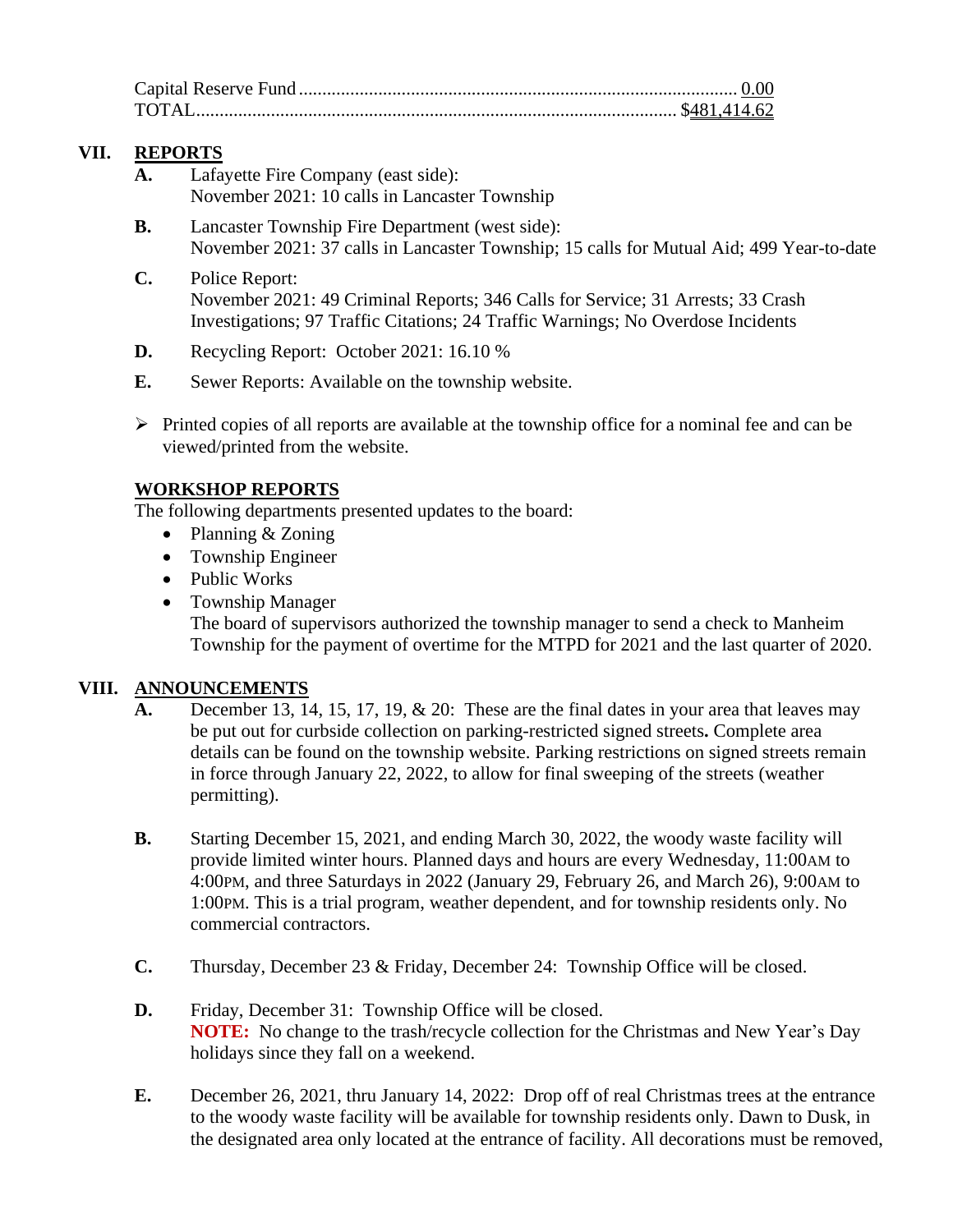and no tree bags. Absolutely no artificial trees or yard waste. The area is under video surveillance; violators will be cited.

- **F.** January 10-13, 2022: Curbside collection of real Christmas trees only, on your regular collection day. This is the only free pickup week*.* Real trees only! Artificial trees are not part of the free collection and must have a \$4 red tag attached. All decorations must be removed, and no tree bags.
- **G.** Monday, January 3, 2022, 6:00PM: Board of Supervisors Meeting, 1240 Maple Avenue. This is the reorganization and regular meeting combined.
- **H.** Tuesday, January 4, 2022, 5:30PM: Board of Auditors Annual Meeting, 1240 Maple Avenue.

#### **IX. OLD BUSINESS**

No old business.

#### **X. PLANNING AND ZONING BUSINESS**

- **A. LTPC 310 – 321 North President Avenue – Alteration of Historic Resource**
- **B. LTPC 310 – 321 North President Avenue – SWM Site Plan** Action on both items took place during the public comment on agenda items.
- **C. LTPC 272 – Southern Village Phase IV – Subdivision and Land Development Plan** Mr. Guerrero Lopez moved, Mr. Elliott seconded, and the board unanimously acknowledged receipt of a time extension until March 18, 2022, from William Swiernick, David Miller/Associates, Inc., on behalf of Hogan Herr Wolf II for the approval of the Southern Village Phase IV Final Subdivision and Land Development Plan, LTPC 272. This extension was submitted in a letter dated November 19, 2021.

# **XI. NEW BUSINESS**

- **A. Ordinance 2021-04 – Authorization to enter in to a Memorandum of Understanding** Mr. Elliott moved, Mr. Guerrero Lopez seconded, and the board unanimously adopted Ordinance 2021-04 authorizing the township to enter in to a Memorandum of Understanding (MOU) for the Little Conestoga Creek Blue/Green Corridor Project.
- **B. Memorandum of Understanding - Little Conestoga Creek Blue/Green Corridor Project** Mr. Guerrero Lopez moved, Mr. Elliott seconded, and the board unanimously approved entering in to a Memorandum of Understanding (MOU) for the purpose of providing for intergovernmental cooperation with respect to the payment of costs, contribution of services, and pursuit of funding necessary for the preliminary design and engineering phase of the Little Conestoga Creek Blue/Green Corridor Project.

# **C. Resolution 2021-12 – Tax Levy for Fiscal Year 2022**

Mr. Elliott moved, Mr. Guerrero Lopez seconded, and the board unanimously adopted Resolution 2021-12 to set the Lancaster Township real property tax levy for fiscal year 2022 at 0.91 mills (0.00091).

# **D. Resolution 2021-13 – Annual Budget for 2022**

Mr. Guerrero Lopez moved, Mr. Elliott seconded, and the board unanimously adopted Resolution 2021-13 for the adoption of the Lancaster Township annual budget for 2022.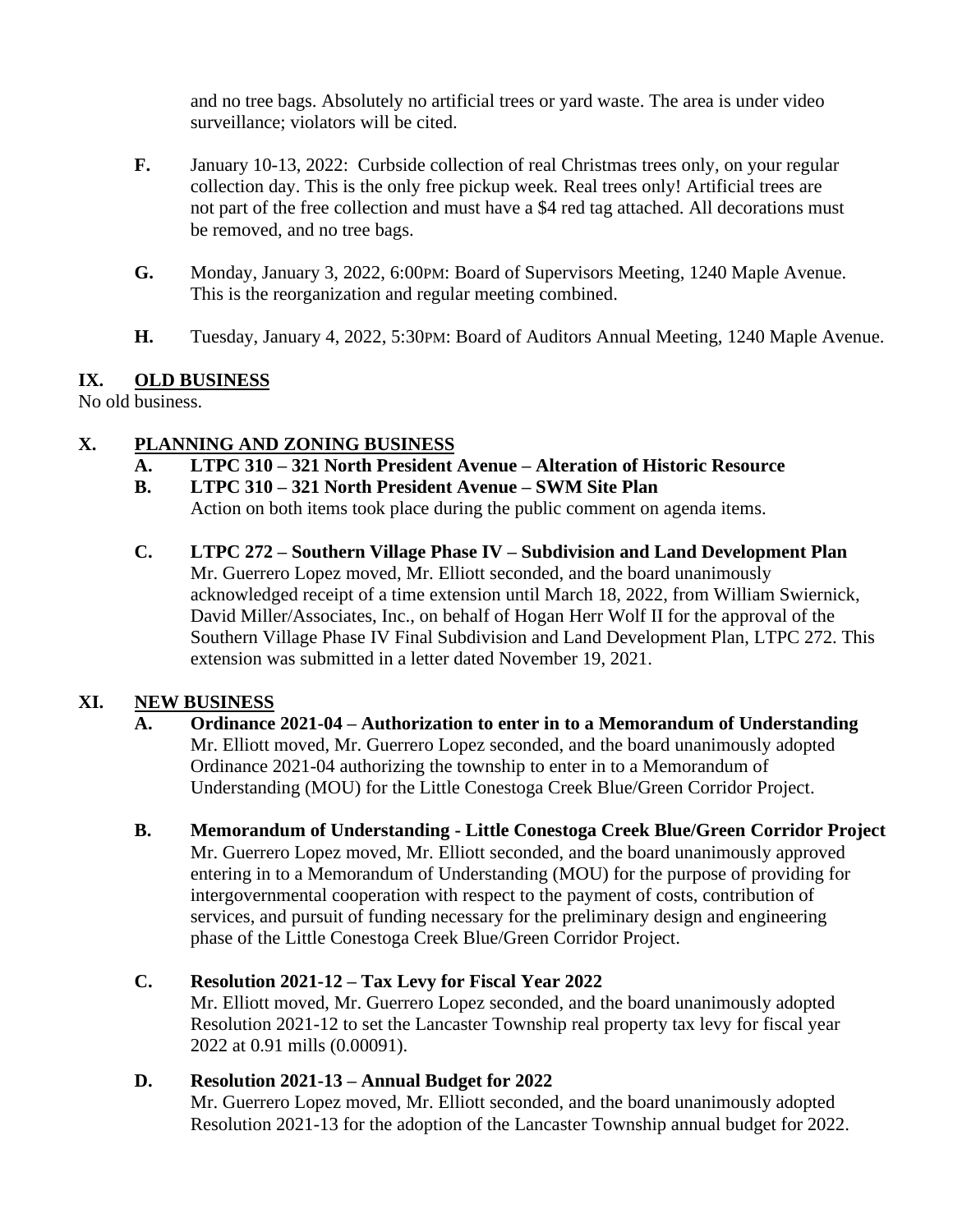#### **E. Resolution 2021-14 – Balance Accounts for Fiscal Year 2021**

Mr. Elliott moved, Mr. Guerrero Lopez seconded, and the board unanimously adopted Resolution 2021-14 to balance all Lancaster Township accounts for fiscal year 2021.

## **XII. GUEST RECOGNITION AND PARTICIPATION**

Presentation by Ben Webber – *Recalling Lancaster Township's History*

Mr. Webber gave a presentation on the Brief History of Ranck's Mill. The presentation is available on the township website under the Historical Commission webpage - [https://www.twp.lancaster.pa.us/recalling](https://www.twp.lancaster.pa.us/recalling-lancaster-townships-history)[lancaster-townships-history](https://www.twp.lancaster.pa.us/recalling-lancaster-townships-history)

#### **XIII. ADJOURNMENT**

There being no further business, the meeting was adjourned at 7:36PM.

Respectfully submitted,

 $u \cup \cup$ 

William M. Laudien, Secretary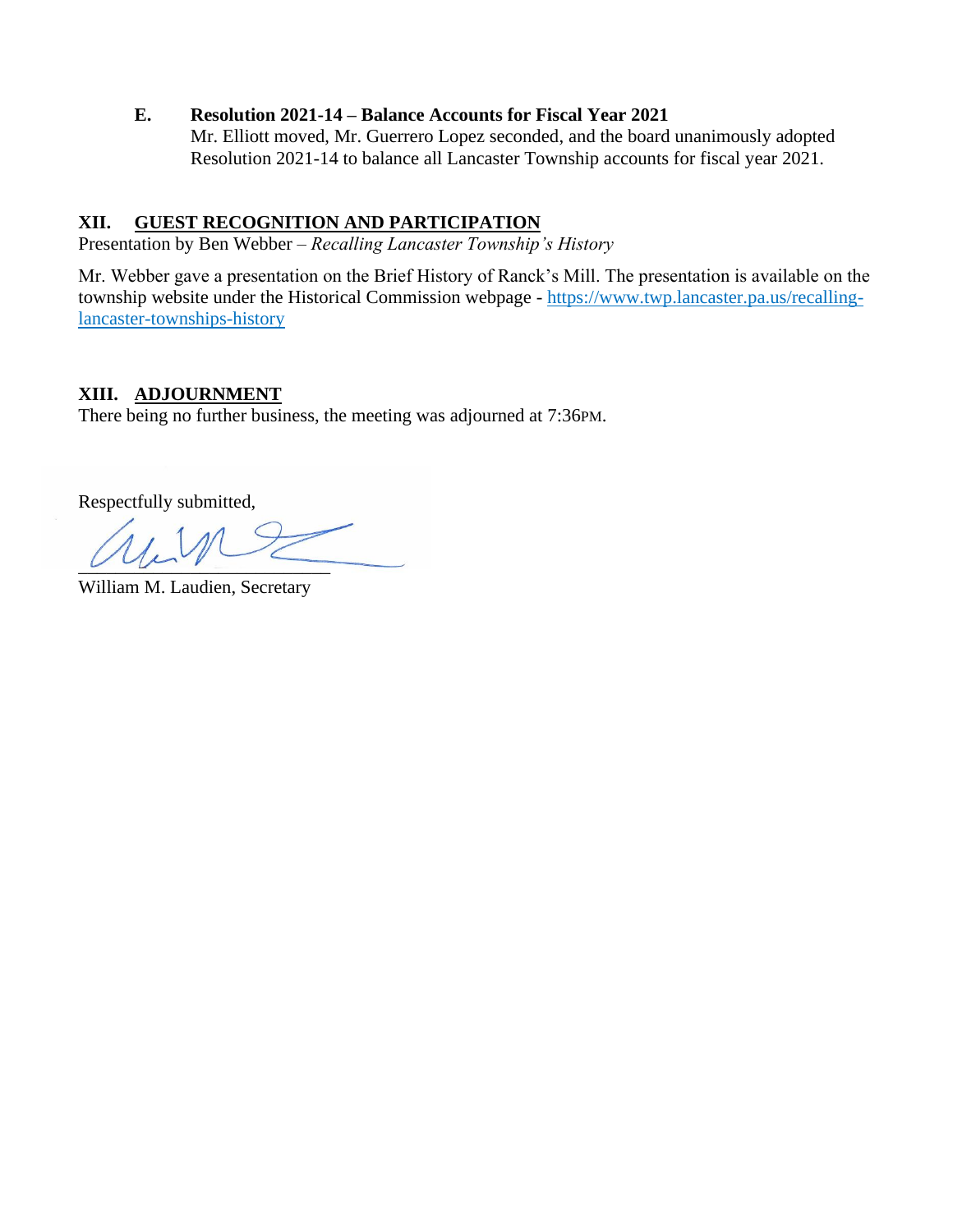# GASPARE POLIZZI

1035 Marietta Avenue Lancaster, PA 17603

Lancaster Township Board of Supervisors 1240 Maple Avenue Lancaster, pA 17603

11/11/2021

Good Morning.<br>Hope that this email finds everyone happy and healthy.

Barbara O'Neill and I have resided at 1035 Marietta Ave. since 2016. We were enraptured by the beauty, majesty, and historic significance of this iconic work of art. When we acquired the Roslyn, it was in a state of grave disrepair after years of neglect. With much work and expense, the exterior and interior were painstakingly restored to a late 19th century period-appropriate appearance. This involved a<br>considerable amount of historic research of the Roslyn, as well as of P.T. Watt (the<br>original owner and builder). Mr. Watt was a Scottish immig desired outcome, we were given the C. Emblen Urban Rehabilitation Award by the Lancaster Preservation Trust

As you are aware, there is a temporary driveway easement between 1035 Marietta Ave. and 321 N. President Ave. that is presently being LITIGATED.

The easement and driveway were not designed to accommodate large numbers of heavy construction and delivery vehicles.

The weight of these vehicles is causing enormous damage to my driveway. and destruction of several valuable antiques The vibrations from these vehicles have caused damage to the interior plaster walls

These vehicles continuously trespass onto my property. I have sent video clips which is not part of the easement. The trespasses are from large vehicles unable to<br>turn within the boundary of the economiation is all from large vehicles unable to depicting a small sample of numerous episodes of trespass into my parking area, turn within the boundary of the easement, as well as by smaller vehicles that choose to<br>ignore boundaries and park on my property. ignore boundaries and park on my property.

My non-easement parking area has sustained considerable damage from this activity.

I proceeded to place a barrier with a "No Trespassing" sign along the border of the easement in this area.